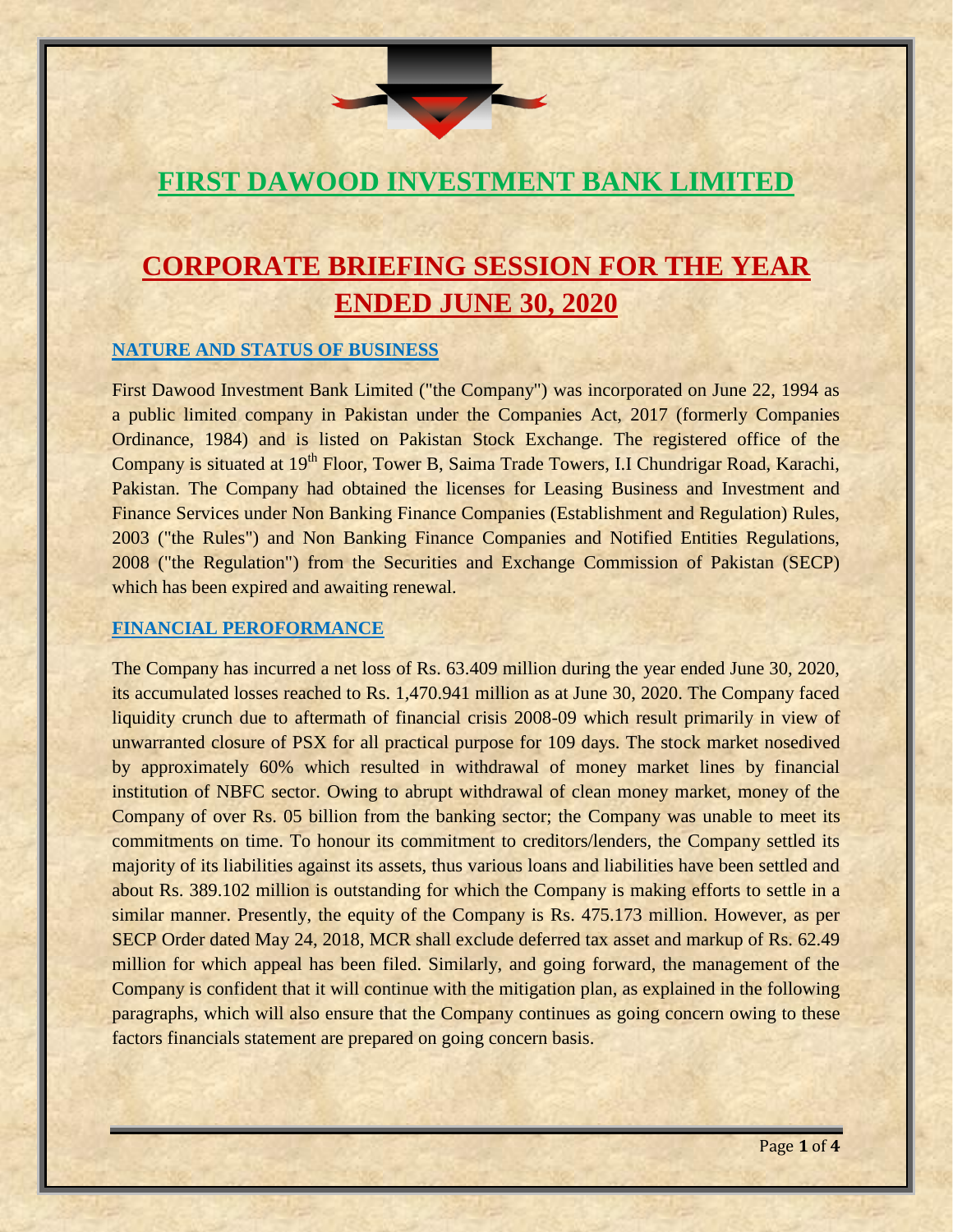# **FINANCIAL HIGHLIGHTS**



# **Total Income**



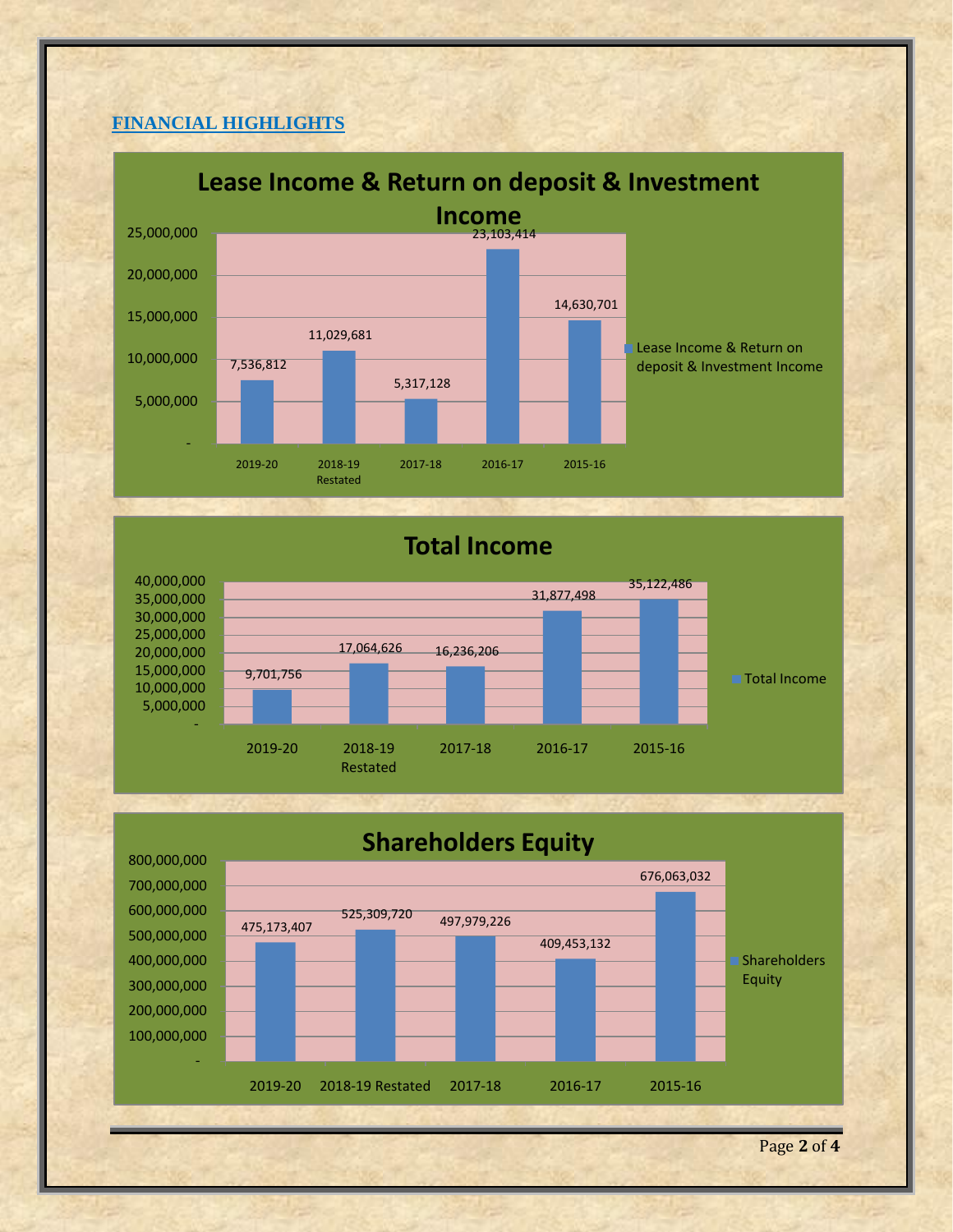





Page **3** of **4**